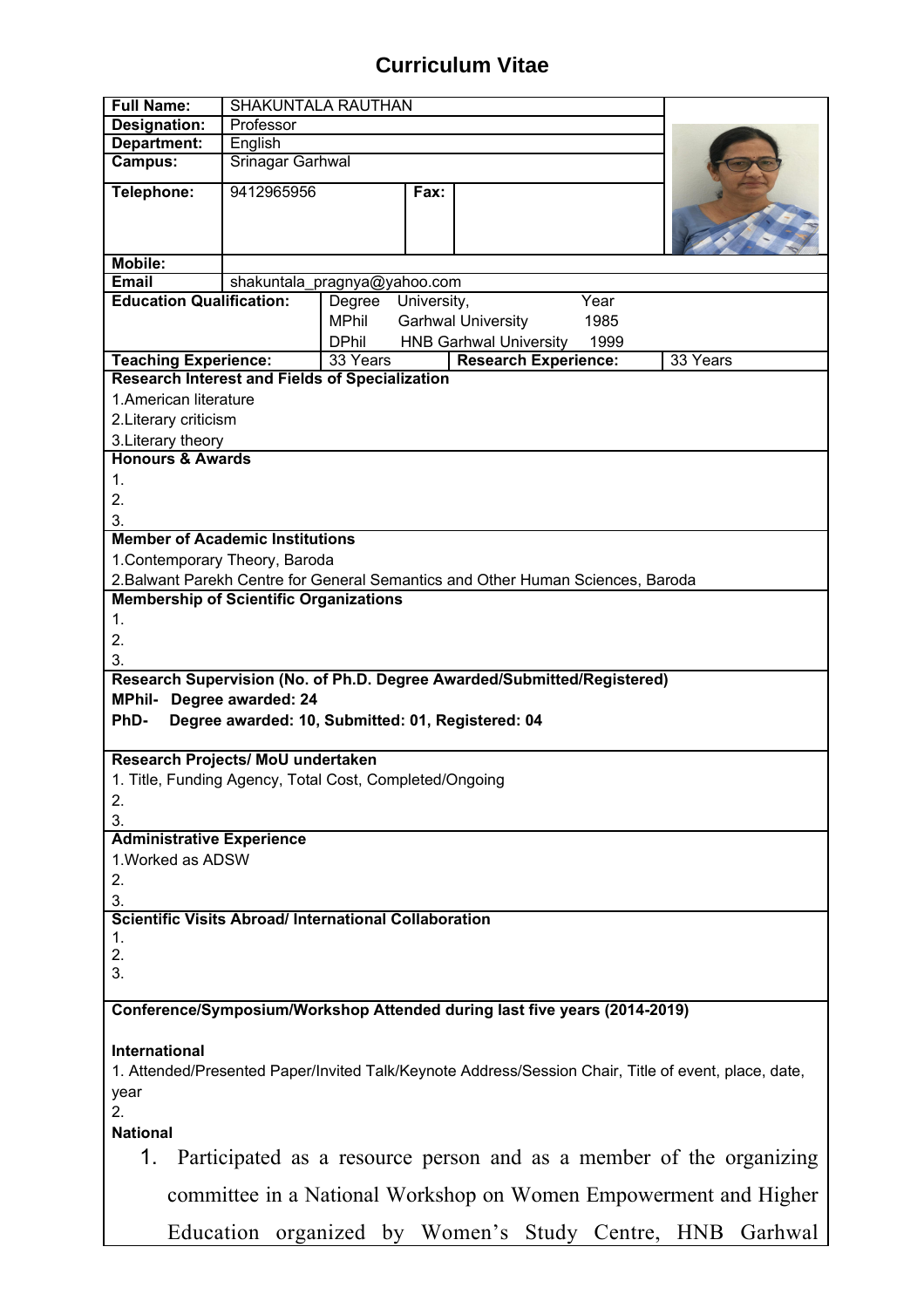University, Srinagar Garhwal on 27 March 2014.

- 2. Participated as a resource person in the round table discussion on women empowerment held on 8<sup>th</sup> March 2014 on International Women's Day organized by Women's Study Centre, HNB Garhwal University, Srinagar Garhwal.
- 3. Participated in National Workshop on "General Semantics as a Human Science" organized by Balvant Parekh Centre for General Semantics and Other Human Sciences in collaboration with the Department of English, HNB Garhwal University, Srinagar during 5-8 October 2014.
- 4. Participated in the National Conference on "Multiculturalism, Identity Crisis and Belongingness in Indian Writing in English," organized by Department of Humanities and Social Sciences, Indian Institute of Technology, Roorkee in association with Sahitya Akademi from 21 to 22 March 2015 and presented a paper entitled "Alien at Home: A Multicultural Reading of Mahashweta Devi's *Imaginary Maps.*"
- 5. Participated in National Seminar on 'Empowering the Role & Images of Women through Literature: Present Scenario and Futuristic Contemplation' organized by Department of Applied English, MJP Rohilkhand University, Bareilly from 27- 28 March 2015 and presented paper entitled "Resurrection of the Female Self in Sylvia Plath's *Ariel* Poems."
- 6. Participated as a resource person in a Workshop on Personality Development organized by Women's Studies Centre, HNB Garhwal University, Srinagar Garhwal from 21 to 24 April 2015.
- 7. Attended the training programme entitled "Ethics and Values in Public Governance" organized by Internal Quality Assurance Cell (IQAC) of HNB Garhwal University, Srinagar Garhwal and conducted by Mr. Krishna Mohan, IAS (Retd.), a certified National Trainer (Department of Personnel and Training, Govt. of India), from  $28<sup>th</sup>$  to  $29<sup>th</sup>$  May 2017.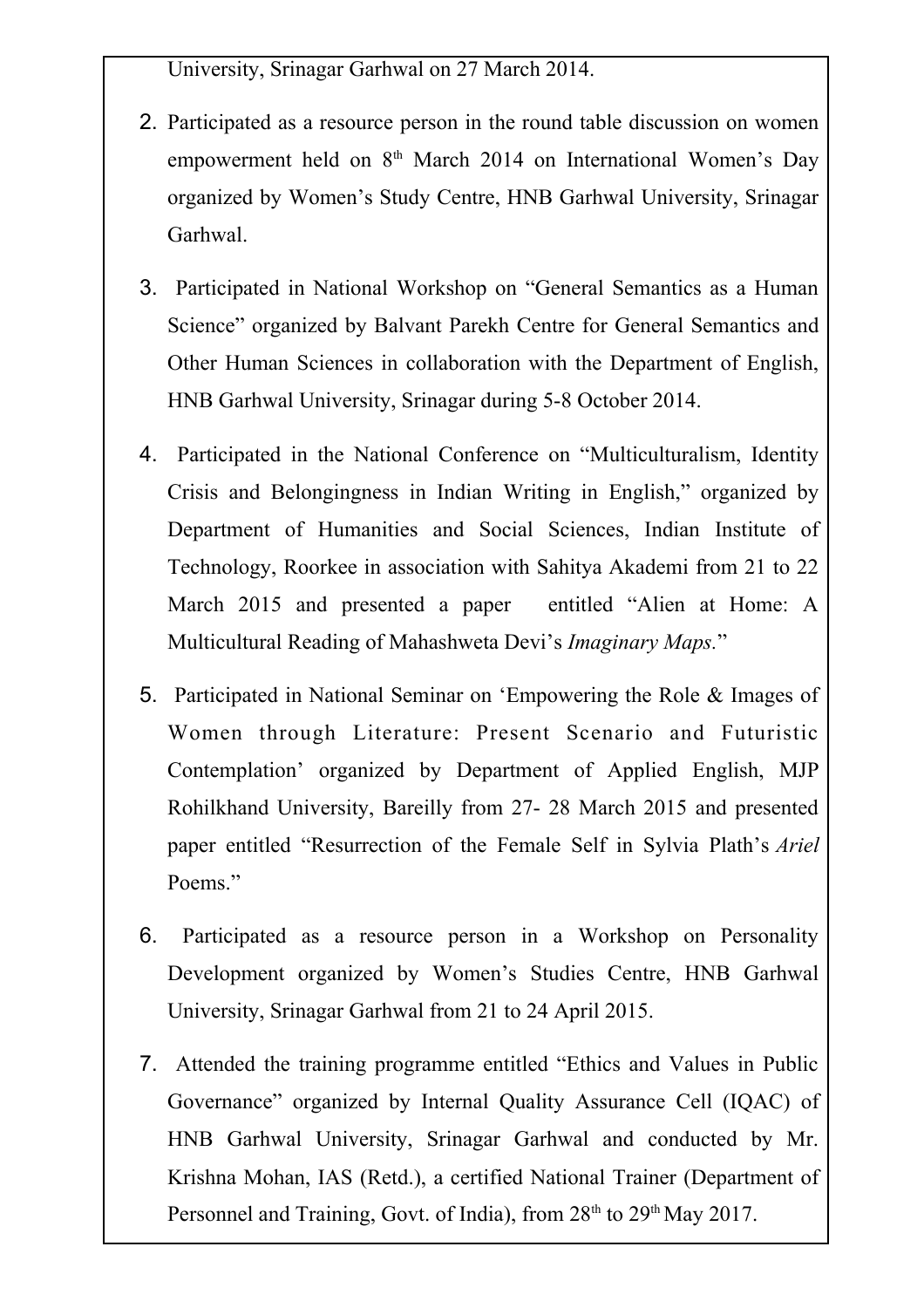8. Delivered lectures on the topics- "Empathy and Emotional Intelligence in Communication" and "The Mechanics of Writing" at NIT, Srinagar Garhwal, Uttarakhand during a five-day workshop on "Advanced English Communication and Pedagogical Skills" on  $27<sup>th</sup>$  and  $28<sup>th</sup>$  August 2019 respectively.

**Conference/Symposium/Workshop Organized during last five years (2014-2019)** . Chairman/Convener/Organizing Secretary, Title of event, place, date, year

1. Organized an International Workshop on Creative Writing—"Saraswati Muses" in the Department of English, HNB Garhwal University, Srinagar Garhwal from  $8<sup>th</sup>$  to  $9<sup>th</sup>$  September 2015.

## **Publications during last five years (2014-2019)**

**Journals**

Title of Paper, All Authors (Surname First), Name of Journal, Volume No, Page Nos., Year of publication (Impact Factor)

- 1. Kunwar, Shakuntala and Bharti Silswal. "Why Adiga, Not Ghosh." *The Criterion: An International Journal in English*. 5.4 (2014): 39-45. E-Journal.
- 2. Kunwar, Shakuntala and Pooja Khali. "An Eco-critical Study of Rabindranath Tagore's Selected Poetry." *Research Journal of English Language and Literature* 4.4 (2016): 342-48.
- 3. Dangwal, Renu Bhadola and Shakuntala Kunwar. "Resurrecting Shabar Culture and Identity: Use of Oral Narratives in Mahashweta Devi's *The Book of the Hunter*," *The Vedic Path.* 91. 1-2 (2016): 30-46.
- 4. Sharma, Rajani and Shakuntala Kunwar. "Exploring Plethora of Feminine Experiences and Imagistic Pattern in Sylvia Plath's *Tulips*." *The English Research Express: International Journal of English Language and Literature*. 4.14 (2016): 101-9.
- 5. Sharma, Rajani and Shakuntala Kunwar. "Feminist Sensibility as an